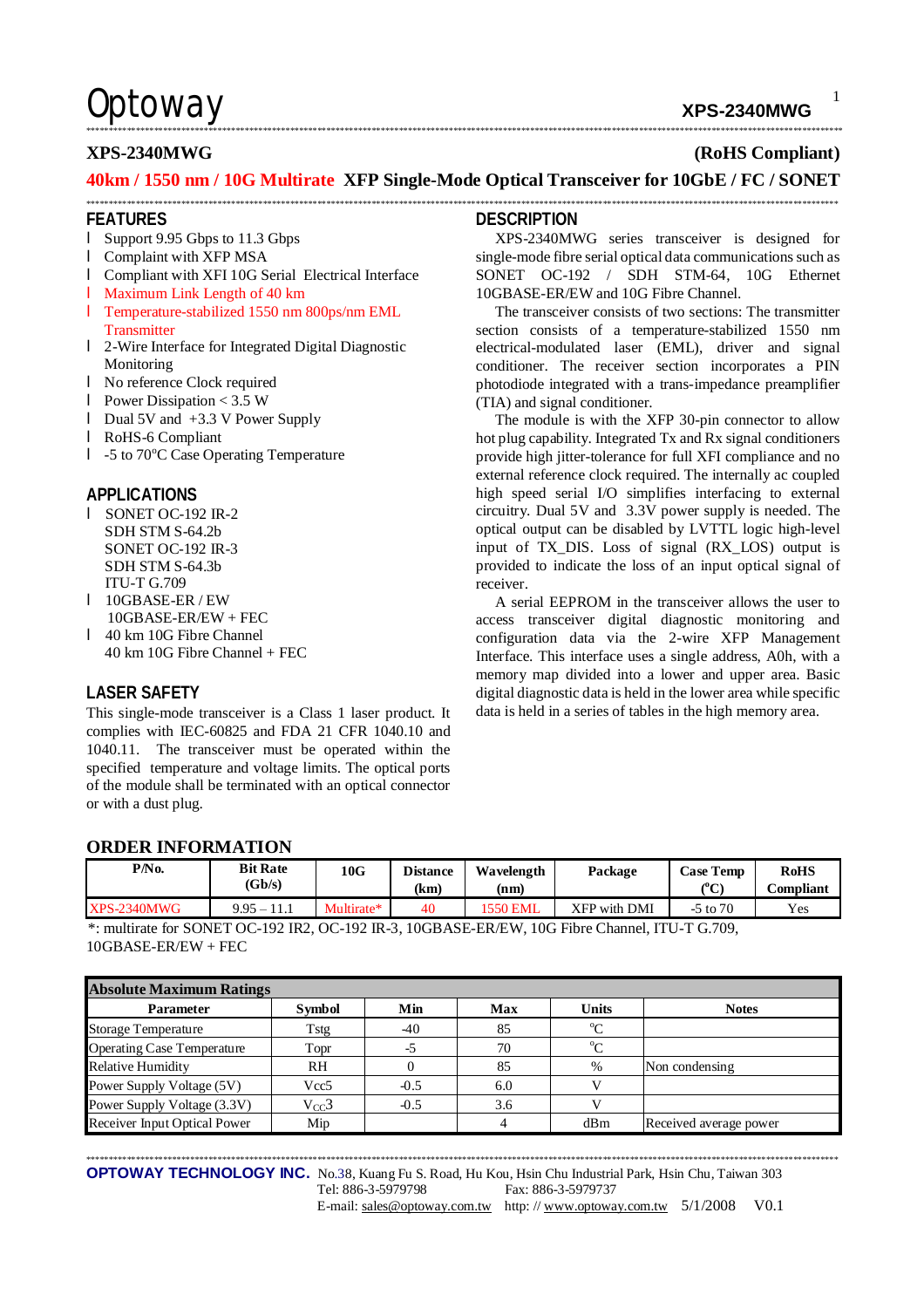# ptoway **XPS-2340MWG**

\*\*\*\*\*\*\*\*\*\*\*\*\*\*\*\*\*\*\*\*\*\*\*\*\*\*\*\*\*\*\*\*\*\*\*\*\*\*\*\*\*\*\*\*\*\*\*\*\*\*\*\*\*\*\*\*\*\*\*\*\*\*\*\*\*\*\*\*\*\*\*\*\*\*\*\*\*\*\*\*\*\*\*\*\*\*\*\*\*\*\*\*\*\*\*\*\*\*\*\*\*\*\*\*\*\*\*\*\*\*\*\*\*\*\*\*\*\*\*\*\*\*\*\*\*\*\*\*\*\*\*\*\*\*\*\*\*\*\*\*\*\*\*\*\*\*\*\*\*\*\*\*\*\*\*\*\*\*\*\*\*\*\*\*\*\*\*

| <b>Recommended Operating Conditions</b> |               |      |     |            |                      |  |  |  |  |
|-----------------------------------------|---------------|------|-----|------------|----------------------|--|--|--|--|
| <b>Parameter</b>                        | <b>Symbol</b> | Min  | Tур | <b>Max</b> | <b>Units / Notes</b> |  |  |  |  |
| Power Supply Voltage (5V)               | $V_{CC}$ 5    | 4.75 |     | 5.25       |                      |  |  |  |  |
| Power Supply Voltage (3.3V)             | $V_{CC}$ 3    | 3.13 | 3.3 | 3.47       |                      |  |  |  |  |
| Power Supply Current (@5V)              | $I_{CC}$ 5    |      |     | 500        | mA/1                 |  |  |  |  |
| Power Supply Current (@3.3V)            | $I_{CC}$ 3    |      |     | 750        | mA/1                 |  |  |  |  |
| <b>Power Dissipation</b>                | $P_D$         |      |     | 3.5        | W                    |  |  |  |  |
| <b>Operating Case Temperature</b>       | Topr          | -5   |     | 70         | $\sim$               |  |  |  |  |
| Data Rate                               |               | 9.95 |     | 11.1       | Gb/s                 |  |  |  |  |

1. Including in rush current. Maximum module current ramp rate is 100 mA/μs.

| Transmitter Optical Specifications (Topr= -5 to 70°C, Vcc5=5V±5%, Vcc3 = $3.3V \pm 5\%$ ) |                                        |        |                           |                |       |              |  |  |
|-------------------------------------------------------------------------------------------|----------------------------------------|--------|---------------------------|----------------|-------|--------------|--|--|
| <b>Parameter</b>                                                                          | Symbol                                 | Min    | Typ                       | Max            | Units | <b>Notes</b> |  |  |
| <b>Average Launch Power</b>                                                               | $P_{\text{O}, \underline{\text{Avg}}}$ | -1     |                           | $+2$           | dBm   | 2            |  |  |
| <b>Extinction Ratio</b>                                                                   | ER                                     | 8.2    |                           |                | dB    | 3            |  |  |
| <b>Optical Modulation Amplitude</b>                                                       | $P_{\text{O}, \text{OMA}}$             | $-2.1$ |                           |                | dBm   | 2            |  |  |
| Output Center Wavelength                                                                  | $\lambda c$                            | 1530   |                           | 1565           | nm    |              |  |  |
| Output Spectrum Width                                                                     | $\sigma_{\lambda}$                     |        |                           |                | nm    | -20 dB width |  |  |
| Side Mode Suppression Ratio                                                               | <b>SMSR</b>                            | 30     |                           |                | dB    |              |  |  |
| Transmitter and Dispersion                                                                | <b>TDP</b>                             |        |                           | $\overline{2}$ | dB    |              |  |  |
| Penalty @ 800 ps/nm                                                                       |                                        |        |                           |                |       |              |  |  |
| <b>Relative Intensity Noise</b>                                                           | RIN                                    |        |                           | $-130$         | dB/Hz |              |  |  |
| Eye Mask 1                                                                                |                                        |        | <b>IEEE 802.3ae</b>       |                |       | 10G Ethernet |  |  |
| Eye Mask 2                                                                                |                                        |        | GR-253-CORE / ITU-T G.691 |                |       | 10G SONET    |  |  |
| Average Launch Power of OFF                                                               |                                        |        |                           | $-30$          | dBm   |              |  |  |
| Transmitter                                                                               |                                        |        |                           |                |       |              |  |  |
| <b>Optical Return Loss Tolerance</b>                                                      |                                        |        |                           | 21             | dB    |              |  |  |

2. Output power is power coupled into a 9/125 μm single-mode fiber.

3. ER=8.2 dB minimum for data rate 9.9 Gb/s to 10.7 Gb/s.

| Receiver Optical Specifications (Topr= -5 to 70 <sup>o</sup> C, Vcc5=5V±5%, Vcc3 = 3.3V ±5%) |                  |                |       |       |              |                         |  |  |
|----------------------------------------------------------------------------------------------|------------------|----------------|-------|-------|--------------|-------------------------|--|--|
| <b>Parameter</b>                                                                             | <b>Symbol</b>    | Min            | Typ   | Max   | <b>Units</b> | <b>Notes</b>            |  |  |
| Sensitivity @ 9.95 to 10.7 Gb/s                                                              | Sen1             |                |       | $-16$ | dBm          | 4                       |  |  |
| Receiver Overload                                                                            | $P_{MAX}$        | $\overline{a}$ | ---   |       | dBm          |                         |  |  |
| LOS -- Deasserted                                                                            | LOS <sub>D</sub> | ---            | $---$ | $-22$ | dBm          | Transition: low to high |  |  |
| LOS -- Asserted                                                                              | LOS <sub>A</sub> | $-28$          | $---$ |       | dBm          | Transition: high to low |  |  |
| LOS -- Hysteresis                                                                            |                  | 0.5            | $---$ |       | dB           |                         |  |  |
| Wavelength of Operation                                                                      | $\lambda c$      | 1260           |       | 1580  | nm           |                         |  |  |
| <b>Optical Return Loss</b>                                                                   | ORL              |                |       | $-27$ | dB           |                         |  |  |

4. Measured with worst ER; BER  $< 10^{-12}$  and PRBS  $2^{31}$ -1. Equivalent to -14.3 dBm OMA at ER=8.2 dB.

2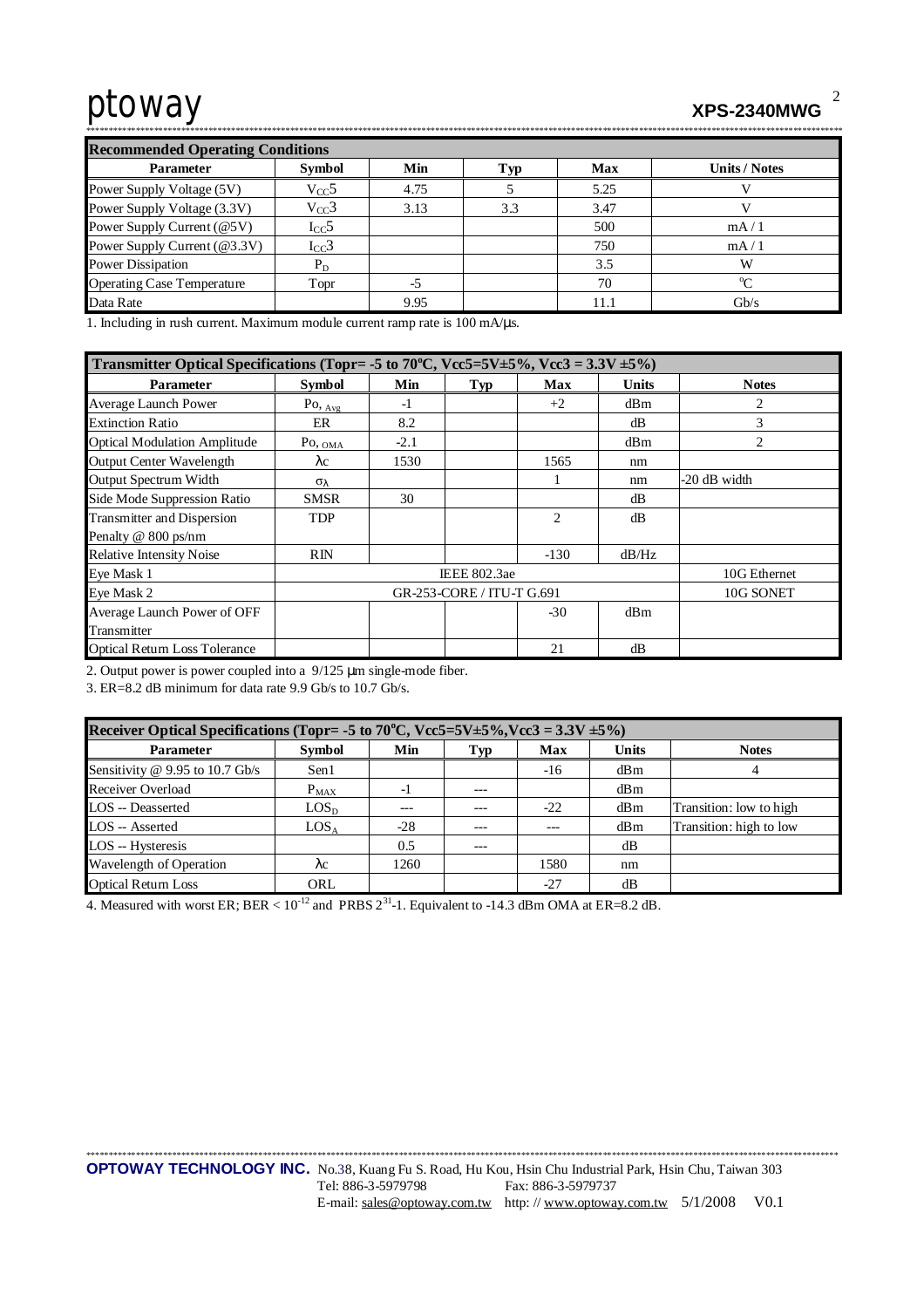3

| <b>Electrical Characteristics</b>                       |               |            |                    |      |              |                          |  |  |
|---------------------------------------------------------|---------------|------------|--------------------|------|--------------|--------------------------|--|--|
| <b>Parameter</b>                                        | <b>Symbol</b> | Min        | Typ                | Max  | <b>Units</b> | <b>Notes</b>             |  |  |
| High-Speed Signal (CML) Interface Specification         |               |            |                    |      |              |                          |  |  |
| <b>Input Data Rate</b>                                  |               | 9.95       |                    | 11.3 | Gb/s         | 5                        |  |  |
| Differential Input Impedance                            | Rin           |            | 100                |      | Ω            |                          |  |  |
| Differential Data Input Amplitude                       |               | 120        |                    | 820  | mVpp         | 6, Internally AC coupled |  |  |
| <b>Output Data Rate</b>                                 |               | 9.95       |                    | 11.3 | Gb/s         | 5                        |  |  |
| Differential Output Impedance                           | Rout          |            | 100                |      | Ω            |                          |  |  |
| Differential Data Output<br>Amplitude                   |               | 340        |                    | 850  | mVpp         | 6, Internally AC coupled |  |  |
| Low-Speed Signal (LVTTL) Interface Specification        |               |            |                    |      |              |                          |  |  |
| Input High Voltage                                      |               | 2.0        |                    | Vcc  | V            |                          |  |  |
| <b>Input Low Voltage</b>                                |               | <b>GND</b> |                    | 0.8  | V            |                          |  |  |
| <b>Output High Voltage</b>                              |               | 2.4        |                    | Vcc  | V            |                          |  |  |
| <b>Output Low Voltage</b>                               |               | <b>GND</b> |                    | 0.5  | $\mathbf{V}$ |                          |  |  |
| <b>Reference Clock (LVPECL) Interface Specification</b> |               |            |                    |      |              |                          |  |  |
|                                                         |               |            | No reference clock |      |              |                          |  |  |

1. Multirate for SONET OC-192 IR2, OC-192 IR-3, 10GBASE-ER/EW, 10G Fibre Channel, ITU-T G.709,  $10GBASE-ER/EW + FEC$ 

2. The differential input and output amplitudes are per XFP MSA mask at points B' and C'.

| <b>Transceiver Timing Characteristics</b> |                |          |     |                |              |              |  |  |  |
|-------------------------------------------|----------------|----------|-----|----------------|--------------|--------------|--|--|--|
| <b>Parameter</b>                          | <b>Symbol</b>  | Min      | Typ | <b>Max</b>     | <b>Units</b> | <b>Notes</b> |  |  |  |
| TX_DIS Assert Time                        | t off          |          |     | 10             | $\mu$ s      |              |  |  |  |
| TX_DIS Negate Time                        | $t$ on         |          |     | $\mathfrak{D}$ | ms           |              |  |  |  |
| Time to Initialize                        | t init         |          |     | 300            | ms           |              |  |  |  |
| <b>Interrupt Assert Delay</b>             | interrupt_on   |          |     | 200            | ms           |              |  |  |  |
| <b>Interrupt Negate Delay</b>             | interrupt_off  |          |     | 500            | $\mu$ s      |              |  |  |  |
| P_Down/PST Assert Delay                   | P_Down/RST_on  |          |     | 100            | μs           |              |  |  |  |
| P_Down Nagate Delay                       | P Down/RST off |          |     | 300            | ms           |              |  |  |  |
| Mod_NR Assert Delay                       | $Mod_nr\_on$   |          |     |                | ms           |              |  |  |  |
| Mod_NR Negate Delay                       | Mod_nr_off     |          |     |                | ms           |              |  |  |  |
| Mod_Desel Assert Time                     | T_Mod_Desel    |          |     | 2              | ms           |              |  |  |  |
| Mod_Desel De-Assert Time                  | T_Mod_Sel      |          |     | 2              | ms           |              |  |  |  |
| P Down Reset Time                         | T reset        | 10       |     |                | <b>us</b>    |              |  |  |  |
| RX_LOS Assert Delay                       | T_Los_on       |          |     | 100            | μs           |              |  |  |  |
| RX_LOS Negate Delay                       | T_Los_off      |          |     | 100            | $\mu s$      |              |  |  |  |
| Serial ID Clock Rate                      | $f_{SCL}$      | $\Omega$ |     | 400            | kHz          |              |  |  |  |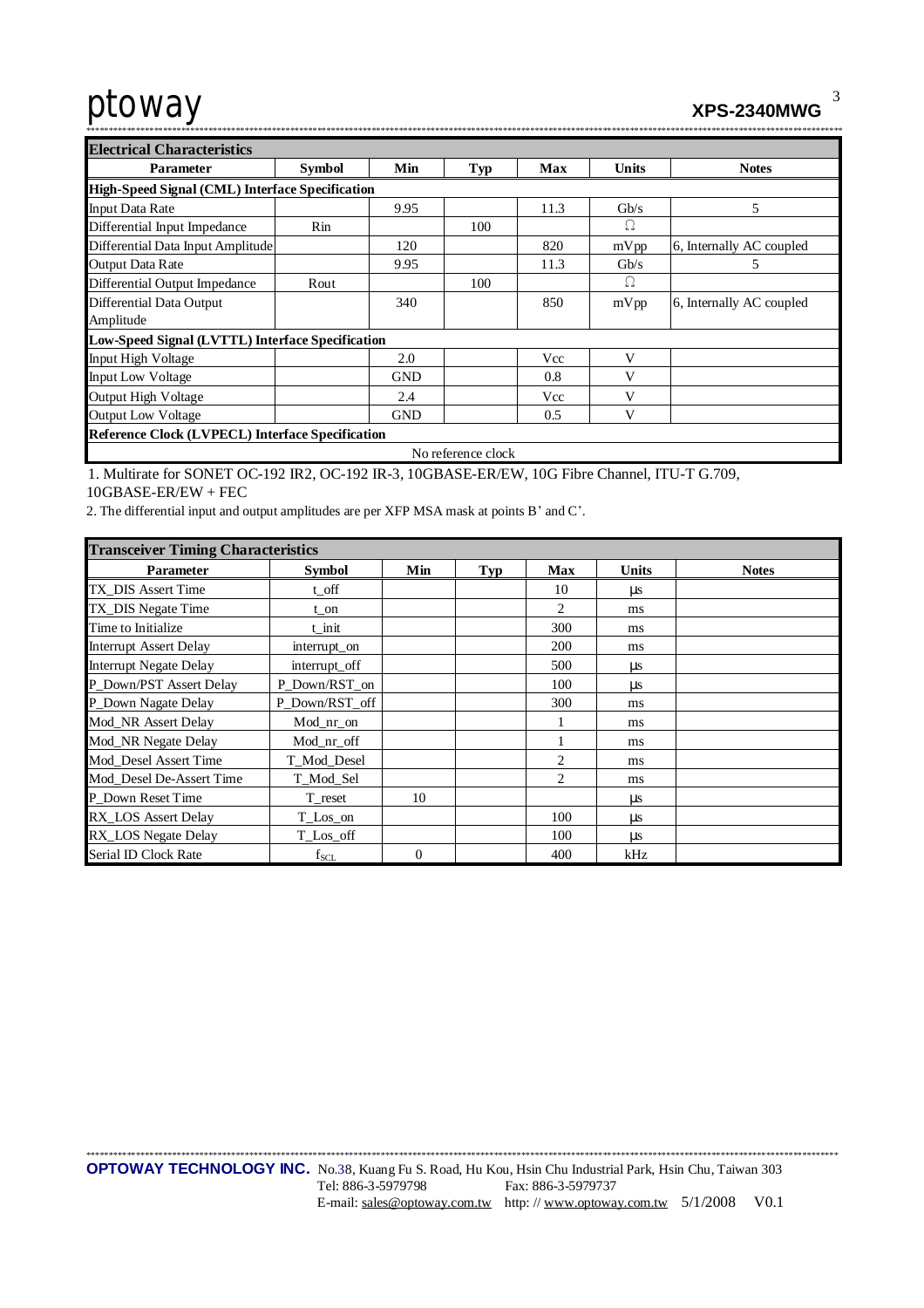### Management Interface

The structure of the memory map is shown in Figure 1, which is accessible over a 2-wire serial interface at the 8-bit address 1010000X (A0h). The normal 256 byte I2C address space is divided into low and upper blocks of 128 Bytes. The lower block of 128 Bytes is always directly available and is used for the diagnostics and control function. Multiple blocks of memories are available in the upper 128 Bytes of the address space. These are individually addressed through a table select Byte which the user enters into a location in the lower address space. Thus, there is a total available address space of 128\*256  $=$  32 Kbytes in this upper memory space. The contents of Table 01h are listed in Table 1 below. Please refer SFF INF-8077i (Revision 4.5) for detailed information.



Figure 1. 2-wire Serial Digital Diagnostic Memory Map

| Data Address | Parameter       | Accuracy   |
|--------------|-----------------|------------|
| $96 - 97$    | Temperature     | $\pm$ 3°C  |
| $98 - 99$    | Reserved        |            |
| $100 - 101$  | Tx Bias         | $\pm 10\%$ |
| $102 - 103$  | Tx Power        | $\pm 2dB$  |
| $104 - 105$  | <b>Rx Power</b> | $\pm 2dB$  |
| $106 - 107$  | Vcc3            | ± 3%       |

### **Table 1 Monitoring Specification**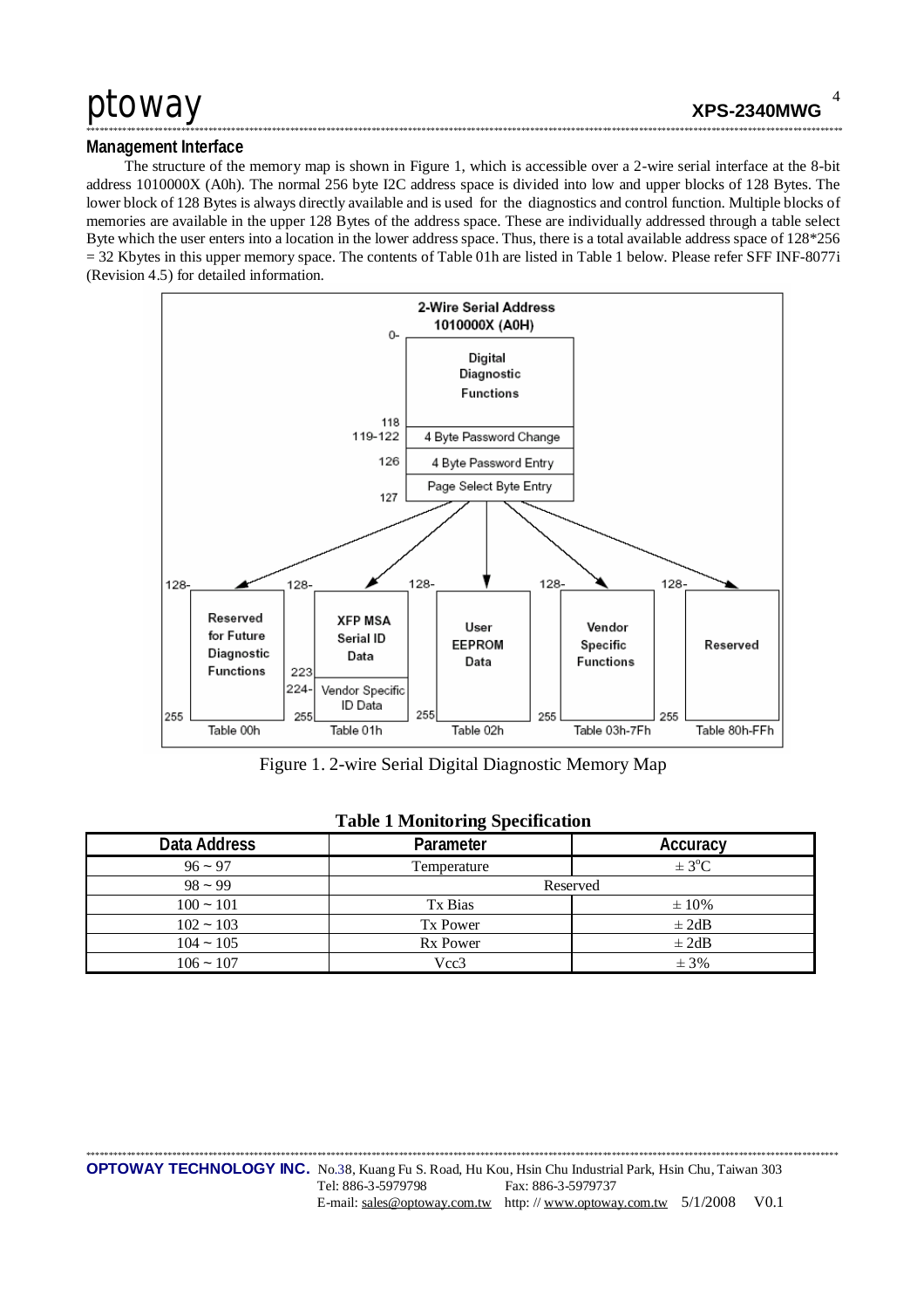5

**CONNECTION DIAGRAM** 



### **Table 3 PIN Description**

| PIN            | Logic          | <b>Signal Name</b> | Description                                                                                                  | <b>Note</b>    |
|----------------|----------------|--------------------|--------------------------------------------------------------------------------------------------------------|----------------|
|                |                | <b>GND</b>         | Module Ground                                                                                                |                |
| $\overline{2}$ |                | VEE5               | -5.2V Power Supply (Not required)                                                                            | 3              |
| 3              | LVTTL-I        | Mod Desel          | Module De-select; When held low allows module to respond to 2-wire serial interface                          |                |
| 4              | LVTTL-O        | Interrupt          | Interrupt; Indicates presence of an important condition which can be read over the<br>2wire serial interface | $\overline{c}$ |
| 5              | LVTTL-I        | TX_DIS             | Transmitter Disable; Turns off transmitter laser output                                                      |                |
| 6              |                | VCC <sub>5</sub>   | +5V Power Supply                                                                                             | 3              |
| $\overline{7}$ |                | <b>GND</b>         | Module Ground                                                                                                |                |
| 8              |                | VCC3               | +3.3V Power Supply                                                                                           |                |
| 9              |                | VCC3               | +3.3V Power Supply                                                                                           |                |
| 10             | LVTTL-I/O      | <b>SCL</b>         | Serial 2-wire interface clock                                                                                | 2              |
| 11             | LVTTL-I/O      | <b>SDA</b>         | Serial 2-wire interface data line                                                                            | 2              |
| 12             | LVTTL-O        | Mod Abs            | Indicates Module is not present. Grounded in the Module                                                      | 2              |
| 13             | <b>LVTTL-O</b> | Mod_NR             | Module Not Ready; Indicating Module Operational Fault                                                        | $\overline{c}$ |
| 14             | LVTTL-O        | RX_LOS             | Receiver Loss Of Signal Indicator                                                                            | $\overline{c}$ |
| 15             |                | <b>GND</b>         | Module Ground                                                                                                |                |
| 16             |                | <b>GND</b>         | Module Ground                                                                                                |                |
| 17             | CML-O          | RD-                | Receiver Inverted Data Output                                                                                |                |
| 18             | CML-O          | $RD+$              | Receiver Non-Inverted Data Output                                                                            |                |
| 19             |                | <b>GND</b>         | Module Ground                                                                                                |                |
| 20             |                | VCC2               | +1.8V Power Supply (Not required)                                                                            | 3              |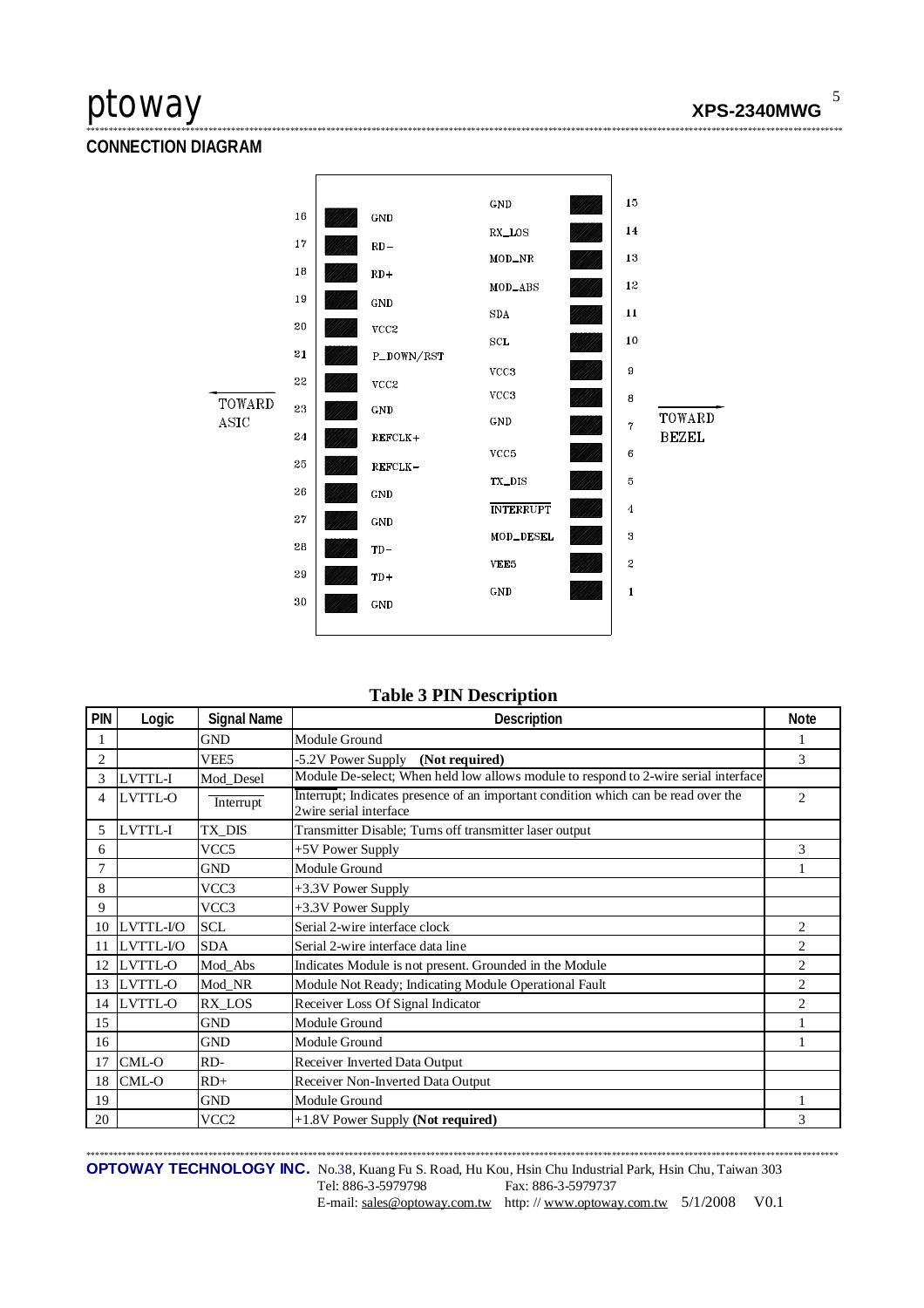**XPS-2340MWG** 

6

| 21 | <b>LVTTL-I</b> | P Down/RST | Power down; When high, requires the module to limit power consumption to 1.5W or      |   |
|----|----------------|------------|---------------------------------------------------------------------------------------|---|
|    |                |            | below. 2-Wire serial interface must be functional in the low power mode.              |   |
|    |                |            | Reset; The falling edge initiates a complete reset of the module including the 2-wire |   |
|    |                |            | serial interface, equivalent to a power cycle.                                        |   |
| 22 |                | VCC2       | +1.8V Power Supply (Not required)                                                     | 3 |
| 23 |                | <b>GND</b> | Module Ground                                                                         |   |
|    | 24 PECL-I      | $RefCLK+$  | Reference Clock Non-Inverted Input, AC coupled on the host board. (Not used.          | 4 |
|    |                |            | Internally terminated to 50 ohm (100 ohm diff.))                                      |   |
|    | 25 PECL-I      | RefCLK-    | Reference Clock Inverted Input, AC coupled on the host board. (Not used. Internally   | 4 |
|    |                |            | terminated to 50 ohm (100 ohm diff.))                                                 |   |
| 26 |                | <b>GND</b> | Module Ground                                                                         |   |
| 27 |                | <b>GND</b> | Module Ground                                                                         |   |
|    | $28$ CML-I     | TD-        | Transmitter Inverted Data Input                                                       |   |
| 29 | CML-I          | $TD+$      | Transmitter Non-Inverted Data Input                                                   |   |
| 30 |                | <b>GND</b> | Module Ground                                                                         |   |

1. Module ground pins GND are isolated from the module case and chassis ground within the module.

2. Shall be pulled up with 4.7K-10Kohms to a voltage between 3.15V and 3.45V on the host board.

3. These PINs are open within module.

4. A Reference Clock input is not required. If present, it will be ignored.

Mechanical Specification (Units in mm)

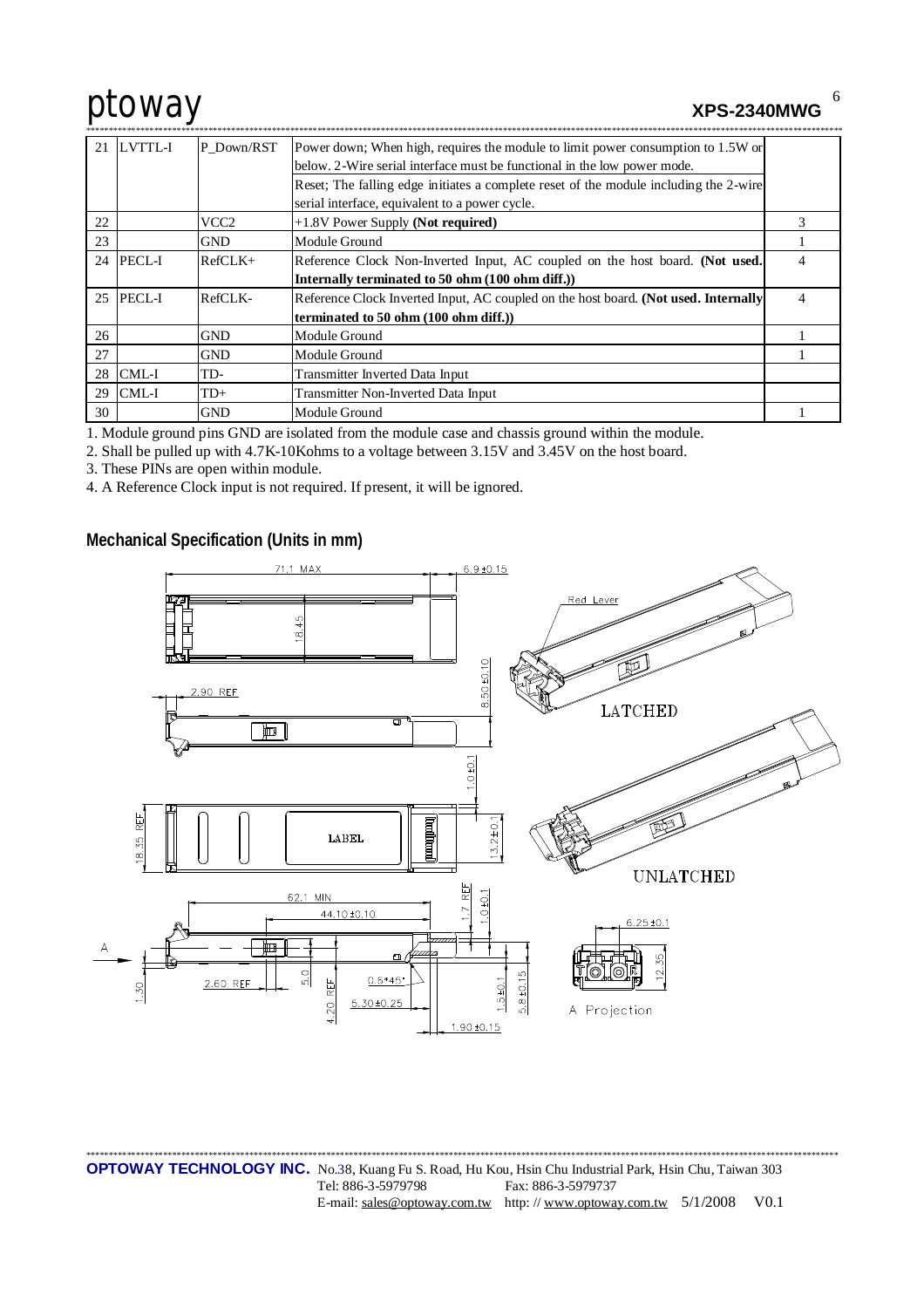Recommended Power Circuit Schematic



### Recommended Interface Circuit

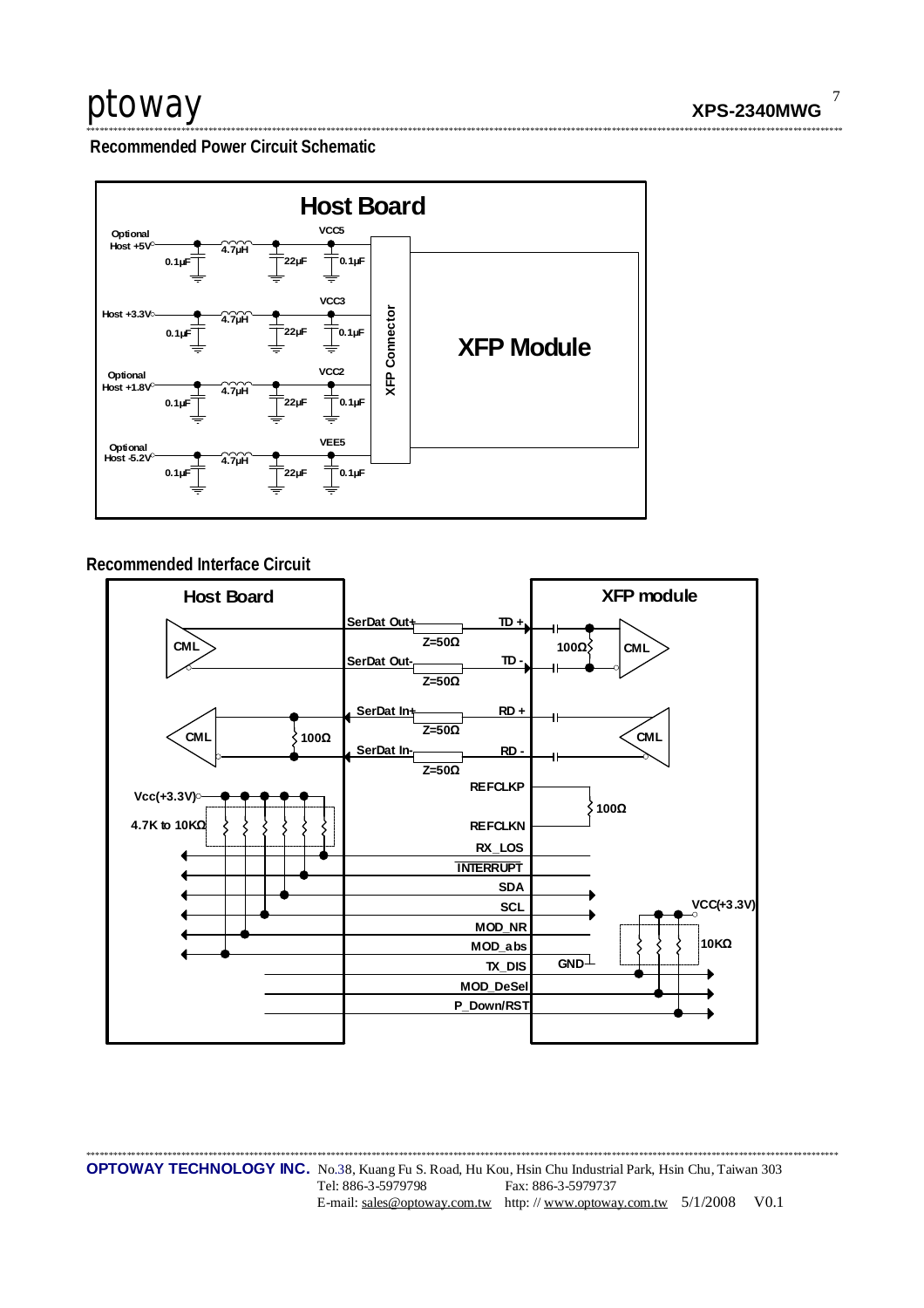

|  | --- | __ | ----------- |  |  |  |  |
|--|-----|----|-------------|--|--|--|--|
|  |     |    |             |  |  |  |  |
|  |     |    |             |  |  |  |  |

|             |                                |                         | Table 2 Serial ID Memory Contents (Table 01h)    |                         |
|-------------|--------------------------------|-------------------------|--------------------------------------------------|-------------------------|
| Address     | Field<br><b>Size</b><br>(Byte) | Name of Filed           | Description                                      | Hex                     |
| 128         | 1                              | Identifier              | <b>XFP</b>                                       | 06                      |
|             |                                |                         | power consumption <3.5W, no Ref Colck            |                         |
| 129         | 1                              | Ext. Identifier         | required                                         | 90                      |
| 130         | $\mathbf{1}$                   | Connector type          | LC connector                                     | 07                      |
|             |                                |                         | 10GBASE-ER/EW, 10GFC 1200-SM-LL-L,               |                         |
| $131 - 138$ | 8                              | Transceiver             | 10G SONET S-64.2b                                | 22 40 00 00 00 20 00 00 |
| 139         | 1                              | Encoding                | 64B66B / 8B10B / SONET Scrambled / NRZ           | F <sub>0</sub>          |
| 140         | 1                              | <b>BR-Min</b>           | 9.9Gbps                                          | 63                      |
| 141         | 1                              | BR-Max                  | 11.3Gbps                                         | 71                      |
| 142         | 1                              | length (SMF)-Km         | 40 Km                                            | 28                      |
| 143         | 1                              | Length $(E-50\mu m)$    | 0 <sub>m</sub>                                   | 00                      |
| 144         | 1                              | Length $(50 \mu m)$     | 0 <sub>m</sub>                                   | 00                      |
| 145         | 1                              | Length $(62.5 \mu m)$   | 0 <sub>m</sub>                                   | 00                      |
| 146         | 1                              | Length (Copper)         | 0 <sub>m</sub>                                   | 00                      |
| 147         | 1                              | Device Tech             | 1550 EML, PIN detector                           | 74                      |
|             |                                |                         |                                                  | 4F 50 54 4F 57 41 59 20 |
| $148 - 163$ | 16                             | Vendor name             | <b>OPTOWAY</b>                                   | 20 20 20 20 20 20 20 20 |
| 164         | $\mathbf{1}$                   | <b>CDR</b> Support      | CDR supports $9.953G \sim 11.3G \& XFI$ Loopback | F <sub>9</sub>          |
| $165 - 167$ | 3                              | Vendor OUI              |                                                  | 00 0E FA                |
|             |                                |                         |                                                  | 58 50 53 2D 32 33 34 30 |
| $168 - 183$ | 16                             | Vendor PN               | XPS-2340MWG                                      | 4D 57 47 20 20 20 20 20 |
| 184~185     | $\overline{c}$                 | Vendor rev              | ASCII ("31 61" means 1a revision)                | XX XX                   |
| 186~187     | $\overline{c}$                 | Wavelength              | 1550 nm                                          | 79 18                   |
|             |                                | Wavelength              |                                                  |                         |
| 188~189     | $\overline{c}$                 | Tolerance               | $+/- 20$ nm                                      | OF AO                   |
| 190         | 1                              | Max Case Temp           | 70deg                                            | 46                      |
| 191         | 1                              | CC_BASE                 | Check sum of Byte 128 -- 190                     |                         |
|             |                                |                         | 3.5 Wmax, 1.5W pd_max, 750mA 3.3V, 500           |                         |
| $192 - 195$ | 4                              | Power Supply            | mA <sub>5V</sub>                                 | AF 96 A8 00             |
|             |                                |                         |                                                  | XX XX XX XX XX XX XX XX |
| 196~211     | 16                             | Vendor SN               | <b>ASCII</b>                                     | XX XX XX XX XX XX XX XX |
|             |                                |                         | ASCII Year (2 Byte), Month (2 Byte), Day (2      |                         |
| $212 - 219$ | $8\,$                          | Date code               | Byte)                                            | xx xx xx xx xx xx 20 20 |
|             |                                | Diagnostic              |                                                  |                         |
| 220         | 1                              | Monitoring Type         | No BER Support, Average Power                    | 08                      |
|             |                                |                         | Optional Soft TX_DISABLE implemented,            |                         |
| 221         | 1                              | <b>Enhanced Options</b> | Optional Soft P_down implemented                 | 60                      |
| 222         | 1                              | <b>Aux Monitoring</b>   | AUX1 for Vcc3.                                   | 70                      |
| 223         | 1                              | CC EXT                  | Check sum of Byte 192 -- 222                     |                         |
| 224~255     | 32                             | Vendor Specific         |                                                  | Reserved                |

## Toble 2 Seriel ID Memory Contents (Toble 01b)

Note: Specifications subject to change without notice.